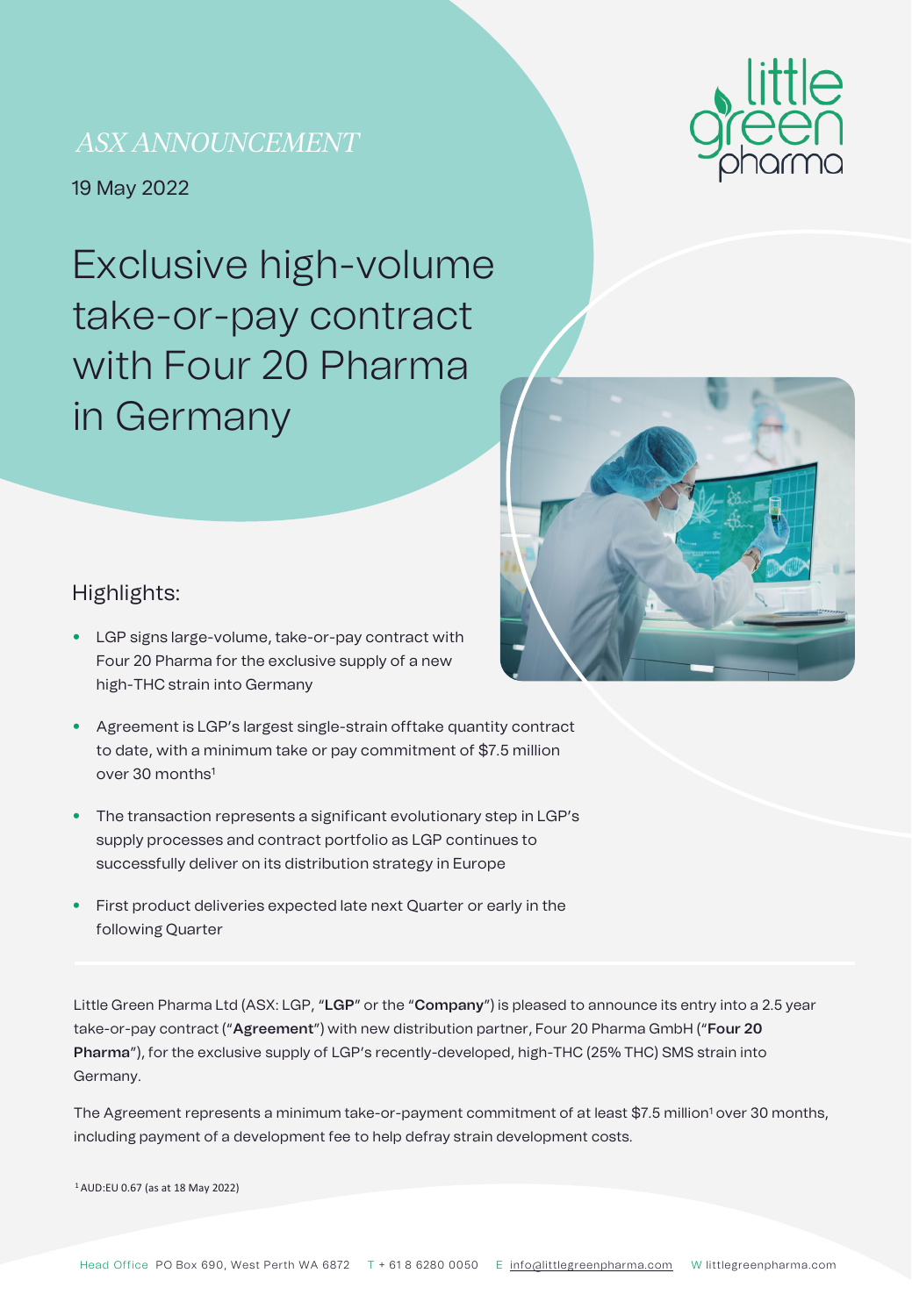

The transaction resulted from a recent, tightly-executed bidding process for the 25% THC strain which successfully positioned LGP in front of a range of potential new distribution partners. The Company proposes to engage in similar tender processes for other new strains, as well as rolling out SMS into other jurisdictions.

The transaction represents a significant evolutionary step in LGP's supply processes and contract portfolio, with the Agreement joining LGP's minimum exclusivity commitment purchase agreements with Demecan in Germany for the potential supply of up to 1.3 tonne per year (representing an annual revenue opportunity of ~\$9 million') of white-label flower from its Danish Facility (see ASX announcement dated 19 April 2022), and with Sana Life Sciences in the UK for the supply of LGPbranded oils (representing an annual revenue opportunity of \$1.44m<sup>2</sup>) from its Western Australian Facility (see ASX announcement dated 2 May 2022).

Four 20 Pharma is a GMP licensed German manufacturer, wholesaler and importer of medicinal cannabis. Since its establishment in 2018, the company has positioned itself as one of the biggest players in the German medicinal cannabis market, with its growth underpinned by the success of its "420 NATURAL" brand, one of the highest selling medicinal cannabis brands in Germany.

### *Little Green Pharma's Chief Executive Officer, Fleta Solomon, said:*

"We are very excited by our new SMS strain as well as the opportunity to be partnering with Four 20 Pharma, one of the largest medicinal cannabis operators in Germany and with a highly successful track record of supplying its 420 Natural brand cannabis products into the German market.

"The Agreement represents another significant milestone in LGP's continued growth of its Danish Facility, as well as an exciting development in LGP's supply processes that promises to dramatically shorten LGP's supply timelines for future key strains.

We look forward to working closely with Four 20 Pharma to bring this highly-prospective new strain to market as quickly as possible."



 $2$   $2$  GBP:AU 0.57 (as at 18 May 2022)  $2$